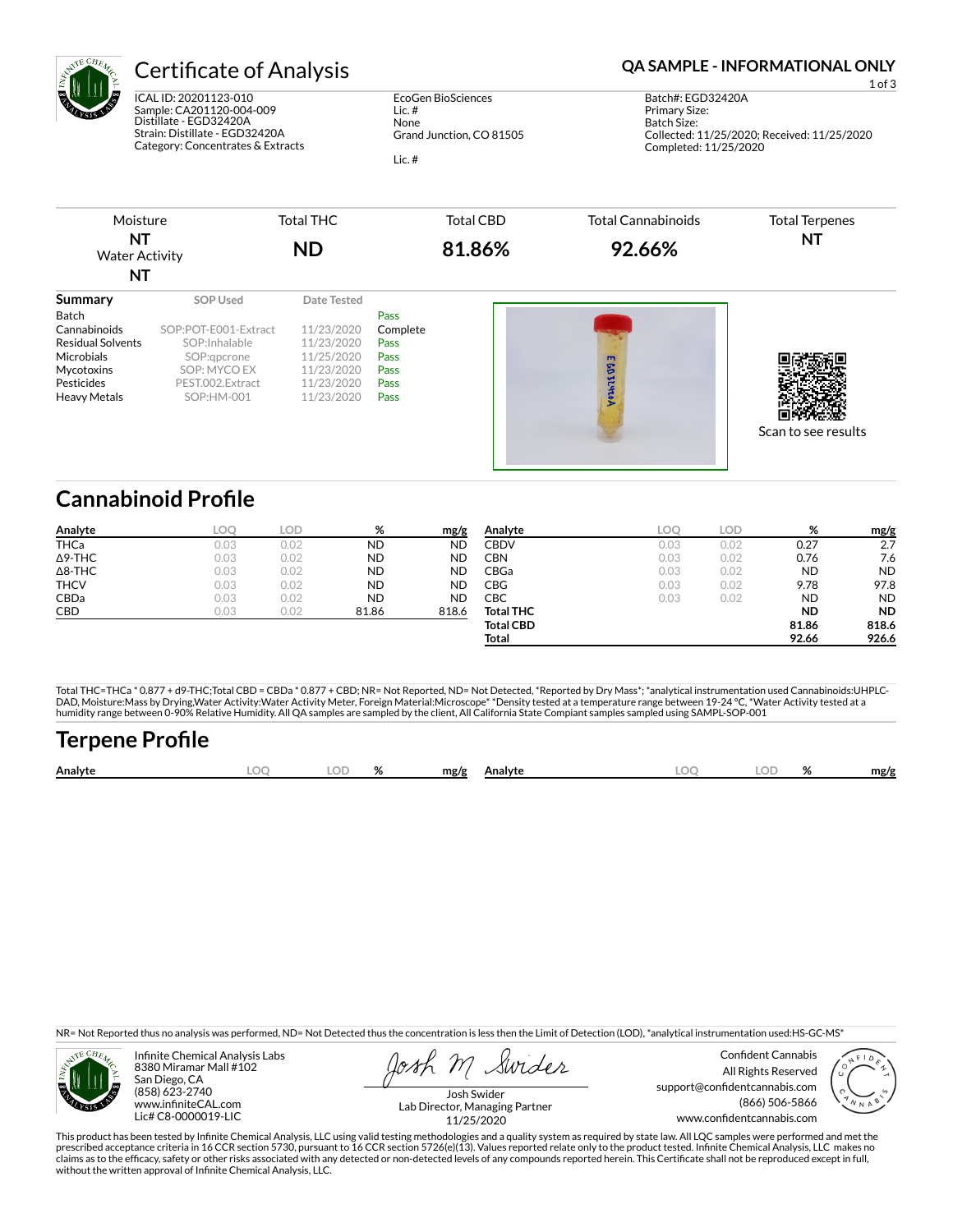

ICAL ID: 20201123-010 Sample: CA201120-004-009 Distillate - EGD32420A Strain: Distillate - EGD32420A Category: Concentrates & Extracts

EcoGen BioSciences Lic. # None Grand Junction, CO 81505

Lic. #

## **Certificate of Analysis <b>Certificate of Analysis QA SAMPLE - INFORMATIONAL ONLY**

2 of 3

Primary Size: Batch Size: Collected: 11/25/2020; Received: 11/25/2020 Completed: 11/25/2020

Batch#: EGD32420A

#### **Residual Solvent Analysis**

| Category 1          |           |                     | LOO LOD I | Limit     | Status | Category 2    |           | LOO  | LOD. | Limit     | Status | Category 2  |      | LOO.      | LOD.   | Limit.    | Status |
|---------------------|-----------|---------------------|-----------|-----------|--------|---------------|-----------|------|------|-----------|--------|-------------|------|-----------|--------|-----------|--------|
|                     |           | $\mu$ g/g $\mu$ g/g | $\mu$ g/g | $\mu$ g/g |        |               | $\mu$ g/g | ug/g | ug/g | $\mu$ g/g |        |             | µg/g | $\mu$ g/g | µg/g   | $\mu$ g/g |        |
| 1.2-Dichloro-Ethane | <b>ND</b> |                     |           |           | Pass   | Acetone       | ND        | 300  | 200  | 5000      | Pass   | n-Hexane    | ND   | 35        | $20 -$ | 290       | Pass   |
| Benzene             | <b>ND</b> |                     |           |           | Pass   | Acetonitrile  | ND        | 150  | 100  | 410       | Pass   | Isopropanol | ND   | 300       | 200    | 5000      | Pass   |
| Chloroform          | <b>ND</b> |                     |           |           | Pass   | Butane        | <b>ND</b> | 300  | 200  | 5000      | Pass   | Methanol    | ND   | 300       | 200    | 3000      | Pass   |
| Ethylene Oxide      | <b>ND</b> |                     |           |           | Pass   | Ethanol       | <b>ND</b> | 300  | 200  | 5000      | Pass   | Pentane     | ND   | 300       | 200    | 5000      | Pass   |
| Methylene-Chloride  | <b>ND</b> |                     |           |           | Pass   | Ethyl-Acetate | ND        | 300  | 200  | 5000      | Pass   | Propane     | ND   | 300       | 200    | 5000      | Pass   |
| Trichloroethene     | <b>ND</b> |                     | U.5       |           | Pass   | Ethvl-Ether   | ND        | 300  | 200  | 5000      | Pass   | Toluene     | ND   | 150       | 100    | 890       | Pass   |
|                     |           |                     |           |           |        | Heptane       | ND        | 300  | 200  | 5000      | Pass   | Xylenes     | ND   | 150       | 100    | 2170      | Pass   |

NR= Not Reported thus no analysis was performed, ND= Not Detected thus the concentration is less then the Limit of Detection (LOD) ,\*analytical instrumentation used=HS-GC-MS\*

### **Heavy Metal Screening**

|         |           | C     | LOD.  | Limit     | <b>Status</b> |
|---------|-----------|-------|-------|-----------|---------------|
|         | $\mu$ g/g | µg/g  | µg/g  | $\mu$ g/g |               |
| Arsenic | <b>ND</b> | 0.048 | 0.016 |           | Pass          |
| Cadmium | <b>ND</b> | 0.012 | 0.004 |           | Pass          |
| Lead    | 0.028     | 0.011 | 0.004 | U.5       | Pass          |
| Mercury | <b>ND</b> | 0.033 | 0.011 |           | Pass          |

NR= Not Reported thus no analysis was performed, ND= Not Detected thus the concentration is less then the Limit of Detection (LOD) , \*analytical instrumentation used:ICP-MS\*

### **Microbiological Screening**

|                               | Result       | <b>Status</b> |
|-------------------------------|--------------|---------------|
| Aspergillus flavus            | Not Detected | Pass          |
| Aspergillus fumigatus         | Not Detected | Pass          |
| Aspergillus niger             | Not Detected | Pass          |
| Aspergillus terreus           | Not Detected | Pass          |
| shiga toxin-producing E. coli | Not Detected | Pass          |
| Salmonella SPP                | Not Detected | Pass          |

ND=Not Detected; \*analytical instrumentation used:qPCR\*



Infinite Chemical Analysis Labs 8380 Miramar Mall #102 San Diego, CA (858) 623-2740 www.infiniteCAL.com Lic# C8-0000019-LIC

Josh M Swider

Confident Cannabis All Rights Reserved support@confidentcannabis.com (866) 506-5866 www.confidentcannabis.com



Josh Swider Lab Director, Managing Partner 11/25/2020

This product has been tested by Infinite Chemical Analysis, LLC using valid testing methodologies and a quality system as required by state law. All LQC samples were performed and met the prescribed acceptance criteria in 16 CCR section 5730, pursuant to 16 CCR section 5726(e)(13). Values reported relate only to the product tested. Infinite Chemical Analysis, LLC makes no<br>claims as to the efficacy, safety o without the written approval of Infinite Chemical Analysis, LLC.